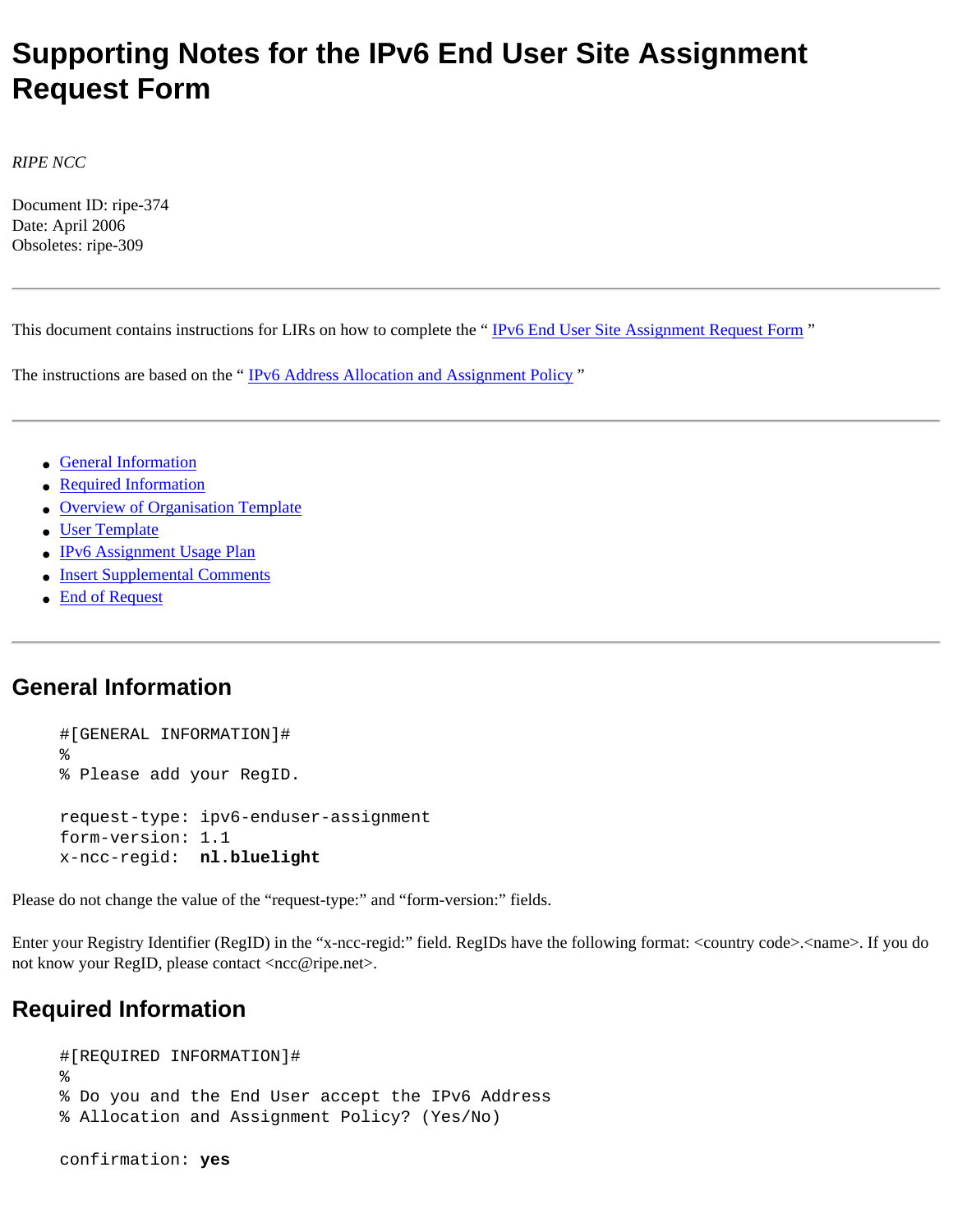% Why does the End User site need more than a /48?

#### reason: **Ruria Inc. consists of four divisions, which are technically independent, and therefore require separate /48 assignments.**

You and the End User must read the [IPv6 Address Allocation and Assignment Policy](http://test-www.ripe.net/ripe/docs/ipv6-policy.html). Enter 'yes' in the "confirmation:" field if you both agree to follow this policy.

In the "reason:" field, please explain why the End User needs a large IPv6 assignment.

#### <span id="page-1-0"></span>**Overview of Organisation Template**

```
#[OVERVIEW OF ORGANISATION TEMPLATE]#
%
% Who will use the requested address space?
organisation-name: Ruria Inc.
organisation-location: Ruritania, NN
org-description: Ruria Inc. is a well-known company in NN.
                         Its main activities include digital imaging, music, travel 
agency 
                         and producing home appliances.
                        Ruria Inc. will make its network IPv6-enabled soon.
website-if-available: http://www.ruria.nn
% Will the whole organisation use this assignment? If 
% another part of the organisation will request separate 
% IPv6 address space, please inform us below. (Whole/Part)
```
for-whole-or-part-of-the-organisation: **whole**

Enter the legal name and primary location of the organisation that will use this IPv6 address space in the "organisation-name:" and "organisation-location:" fields.

In the "org-description:" field, write a short description of the organisation. Include information about its IPv6 services and customers.

If this End User has a website, enter the URL in the "website-if-available:" field.

Enter 'part' in the "for-whole-or-part-of-the-organisation:" field if the End User's organisation will request separate IPv6 address space. Otherwise, enter 'whole'.

#### <span id="page-1-1"></span>**User Template**

```
#[USER TEMPLATE]#
%
% Who is the contact person for this organisation?
name: Hannu Olofsson
phone: +123 45 678910
fax-no: +123 45 678911
email: hannu@ruria.nn
nic-hdl: HOHO1-RIPE
```